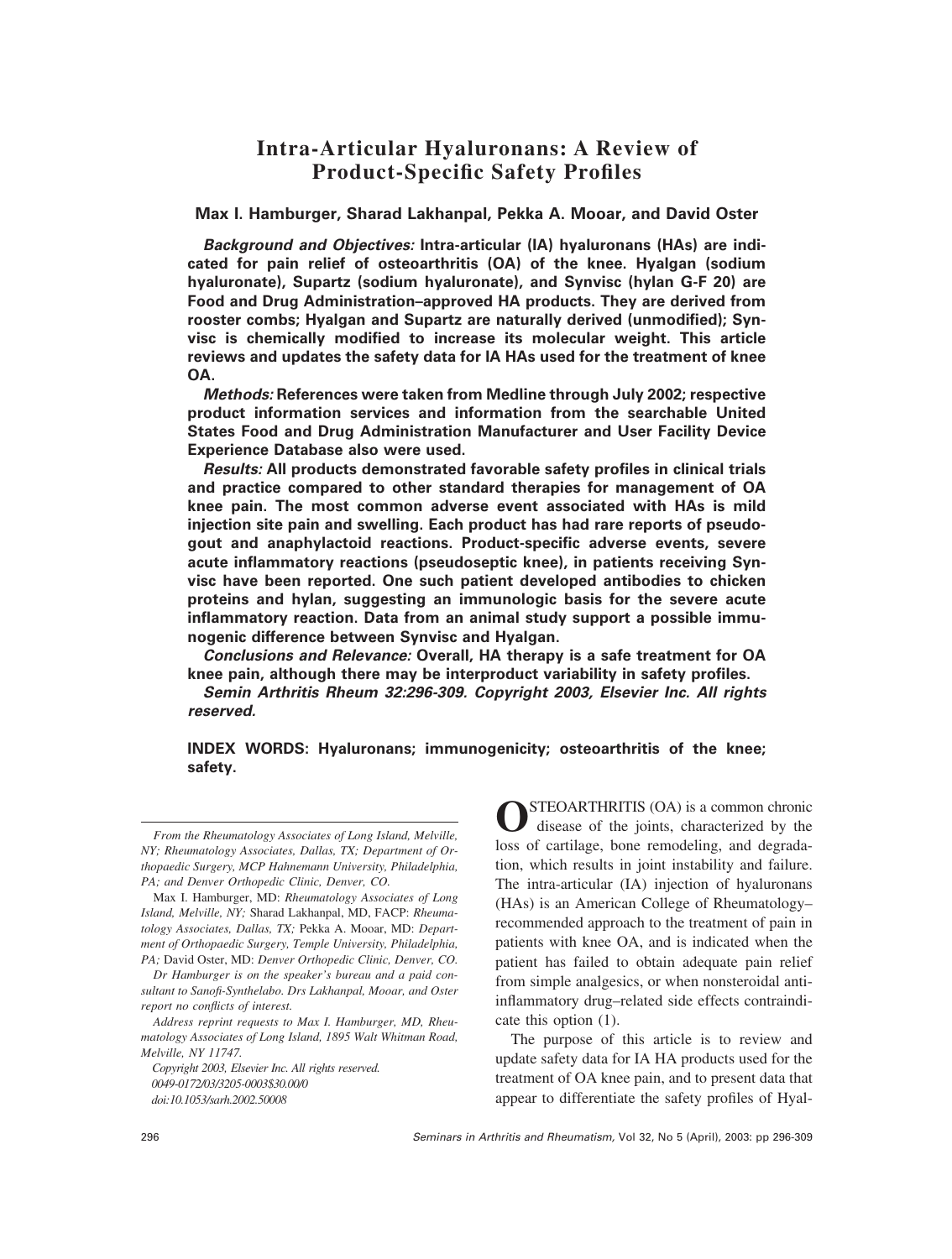| <b>Product</b>  | <b>Properties</b>                                                                                        | <b>Weekly Dose</b>    | <b>Manufacturer</b><br>(US Distributor)                 |
|-----------------|----------------------------------------------------------------------------------------------------------|-----------------------|---------------------------------------------------------|
| Hyalgan*        | MW, 500-730 kd                                                                                           | 3 or $5 \times 20$ mg | FIDIA Pharmaceutical Corp,                              |
|                 |                                                                                                          |                       | Washington, DC                                          |
|                 | Not chemically crosslinked $\leq$ 1% protein                                                             |                       | (Sanofi-Synthelabo Inc)                                 |
| <b>Synvisct</b> | ≈80% MW, 6000 kd                                                                                         | $3 \times 16$ mg      | Genzyme Biosurgery,<br>Ridgefield, NJ                   |
|                 | $\approx$ 20% gel; indeterminate MW, $>$ 6000<br>kDa                                                     |                       | (Wyeth-Ayerst, Philadelphia,<br>PA)                     |
|                 | Chemically crosslinked with<br>formaldehyde and vinylsulfone<br>$($ MW), then purified<br>$<$ 1% protein |                       |                                                         |
| Supartz‡        | 620-1170 kd                                                                                              | $5 \times 25$ mg      | Seikagaku Corp, Tokyo, Japan<br>(Smith and Nephew, Inc) |
|                 | Not chemically crosslinked                                                                               |                       |                                                         |
|                 | $<$ 1% protein                                                                                           |                       |                                                         |

**Table 1: Hyaluronan Products Currently Marketed in the US for OA Knee Pain**

**Abbreviation:** MW, molecular weight.

\*Premarketing approval application approved for marketing in the US May 1997.

†Premarketing approval application approved for marketing in the US August 1997.

‡Premarketing approval application approved for marketing in the US January 2001.

gan (sodium hyaluronate; Fidia Pharmaceutical Corporation, Padua, Italy) and Synvisc (hylan G-F 20; Biomatrix, Inc, Ridgefield, NJ), the 2 HA products currently marketed in the United States (US) for the treatment of OA. Recently, a third HA, Supartz (Seikagaku Corporation, Tokyo, Japan) also was approved by the Food and Drug Administration (FDA), and although some discussion is made of this product, there is very little postmarketing data in the US regarding this product.

#### METHODS

This review was based on a Medline literature search through July 2002, and on a search of the US FDA Manufacturer and User Facility Device Experience (MAUDE) Database by using the terms "Hyalgan," "Synvisc," "Supartz," "sodium hyaluronate," and "hylan."

#### RESULTS

## *HAs for the Treatment of OA*

HAs are polysaccharides composed of N-acetyl glucosamine and glucuronic acid found in many extracellular tissues, including synovial fluid, aqueous humor, and cartilage. Hyalgan and Synvisc are 2 FDA-approved HA products that have been marketed as devices in the US since 1997. A third product, Supartz (marketed as Artz or Artzal outside of the US), received FDA approval in 2001 (Table 1). These products are IA injections for relief of pain in knee OA in patients who have failed to respond adequately to conservative nonpharmacologic therapy and to simple analgesics such as acetaminophen. Although Supartz is now marketed in the US and additional HA products currently are marketed outside the US, this review focuses primarily on the safety profiles from controlled clinical trials, clinical postmarketing experience, and the Summary of Safety and Efficacy provided with the respective product applications to the FDA of Hyalgan and Synvisc. We did not consider or review the shown clinical efficacy of these HAs.

Hyalgan is a viscous solution of the sodium salt of HA with a molecular weight in the range of 500 to 730 kd. The product is naturally derived from rooster combs without chemical modification; presumably, HAs in this form may resemble normal human HA (synthesized as molecules of  $2 \times 10^5$ ) or  $2 \times 10^6$  d molecular weight) and they would then undergo natural crosslinking by endogenous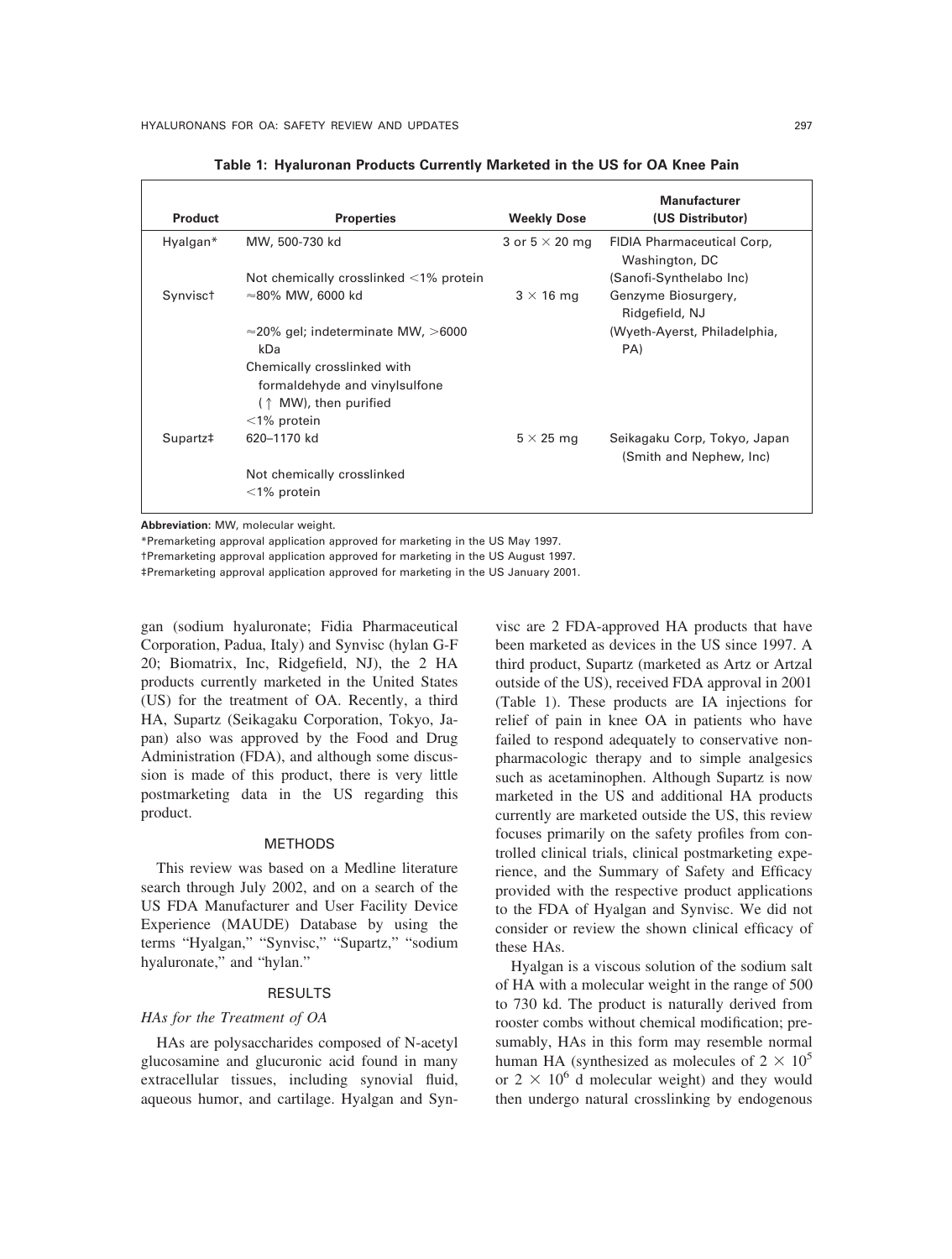

# **ACR 2000 Guidelines - Pharmacologic/Surgical Therapy**

**Fig 1. Current American College of Rheumatology recommendations for pharmacologic treatment of OA of the knee (2). Recommendations vary for patients with mild, moderate, or severe disease. OTC, over the counter; Rx, prescription; TKR, total knee replacement.**

hyaladherins found in the synovial fluid (2). Synvisc (hylan G-F 20) is a viscous mixture of chemically crosslinked HA to increase molecular weight, composed of approximately 80% hylan A (molecular weight,  $\approx$  6000 kd) and approximately 20% hylan B (gel matrix of indeterminate molecular weight) (3). In the case of hylan, rooster comb preparations are first treated with formaldehyde and vinylsulfone as exogenous crosslinking agents, and then the preparation is purified (4). The molecular weight of crosslinked HA slightly exceeds that found in normal synovial fluid, and it was originally hypothesized that, because of the enhanced viscoelasticity, crosslinking also may improve clinical efficacy for the treatment of OA. Although the clinical data evaluating this hypothesis are controversial (5,6), the majority of the published clinical reports do not support the notion that the higher molecular weight ( $> 5 \times 10^5$  d) is related to efficacy (7). Please refer to an in-depth discussion of the possible contribution of HA molecular weight to its therapeutic action (8).

Each of the products marketed in the US is safe and efficacious for the treatment of knee OA (6,9- 15). The most common adverse events associated with their use are injection site pain and swelling. These reactions are typically mild and resolve either untreated or with minimal local therapy. The FDA-approved indication(s) for use of all 3 HAs specify that therapy should be considered in the treatment of pain in knee OA in patients who have failed to respond adequately to conservative nonpharmacologic therapy and to simple analgesics (eg, acetaminophen). Recently, the American College of Rheumatology Guidelines for treatment of OA pain (Fig 1) have adopteda treatment recommendation that incorporates HA therapy (1). Product-specific safety and tolerability clinical trial data are summarized in the following sections.

### *Hyalgan Safety and Tolerability: Clinical Trials*

The efficacy and safety of IA Hyalgan were investigated in an international clinical development program of more than 40 placebo-controlled, active-controlled, open-label, and postmarketing studies carried out in the US, United Kingdom (UK), Germany, France, Austria, Italy, Spain, Poland, the Slovak Republic, and Argentina (16). A selected number of the published reports are shown in Table 2. The results have strongly supported the safety and tolerability of Hyalgan. In the largest controlled trial of HAs conducted in the US, Alt-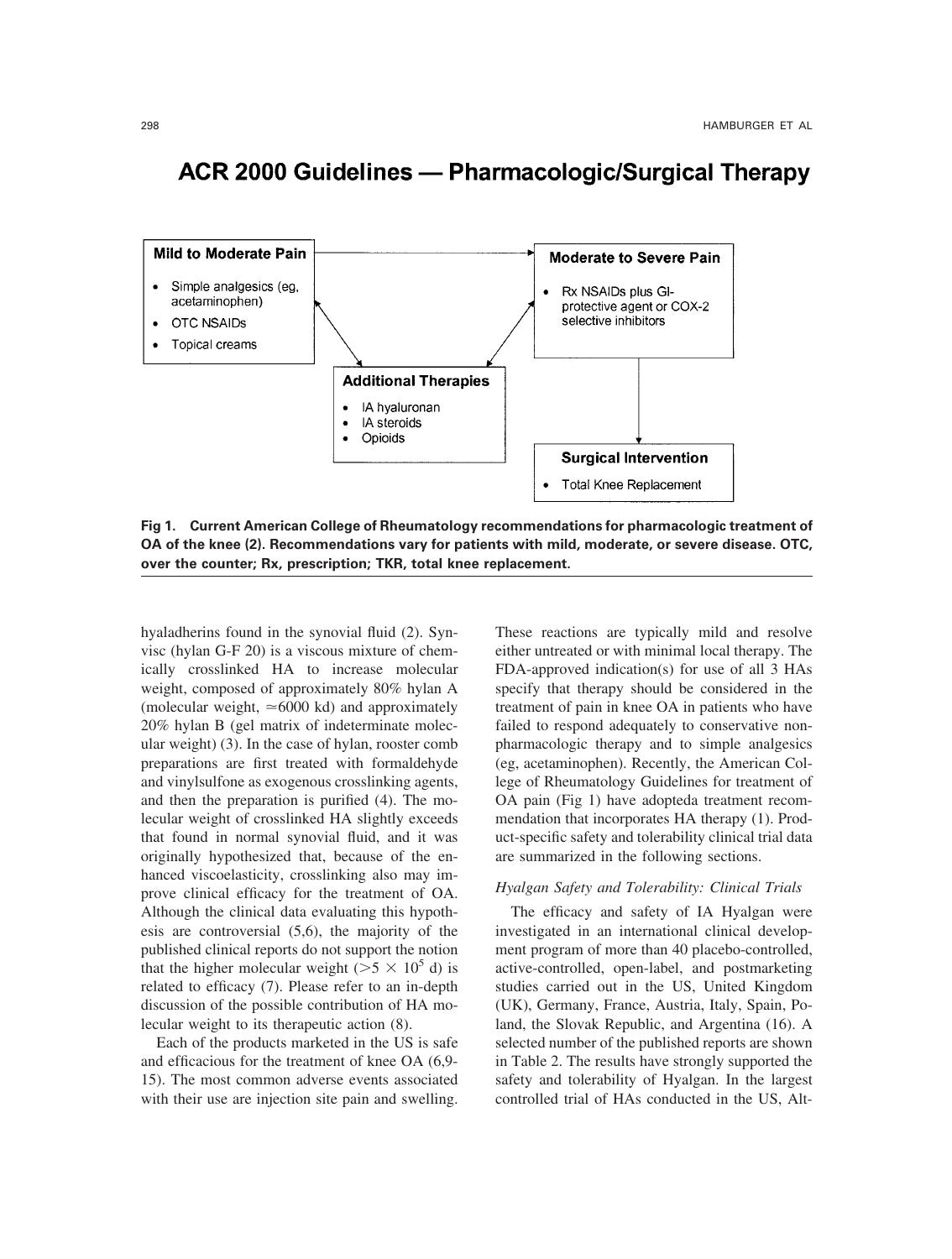| <b>Study</b>                        | <b>Country/Design</b>                                                                                                                                                                                                          | Patients, n | <b>Brief Safety Results</b>                                                                                                                    |
|-------------------------------------|--------------------------------------------------------------------------------------------------------------------------------------------------------------------------------------------------------------------------------|-------------|------------------------------------------------------------------------------------------------------------------------------------------------|
| Altman &<br>Moskowitz, 1998<br>(14) | US/multicenter, blinded, double-dummy,<br>randomized, saline- and<br>NSAID-controlled; 5 weekly Hyalgan<br>injections                                                                                                          | 456         | GI $AE >$ in naproxen group<br>Local injection site pain $>$ in<br>Hyalgan v control                                                           |
| Carrabba et al,<br>1995 (49)        | Italy/single-center, randomized, placebo-<br>and arthrocentesis-controlled; 1, 3, or<br>5 weekly Hyalgan injections with a 6-<br>month follow-up                                                                               | 100         | All regimens well tolerated, AE<br>mild and transient<br>No serious AE                                                                         |
| Dougados et al,<br>1993(9)          | France/multicenter, blinded, placebo-<br>controlled, 4 weekly Hyalgan<br>injections                                                                                                                                            | 110         | Well tolerated, equal to control<br>No serious AE                                                                                              |
| Huskisson &<br>Donnelly, 1999 (15)  | UK/multicenter, blinded, randomized,<br>saline-controlled, 5 weekly Hyalgan<br>injections                                                                                                                                      | 100         | Well tolerated, equal to control<br>Injection site reactions similar<br>in placebo and active<br>treatment groups                              |
| Henderson et al,<br>1994 (17)       | UK/randomized, saline-controlled,<br>double-blind, 5 weekly Hyalgan<br>injections                                                                                                                                              | 91          | More poorly tolerated than<br>placebo<br>Pain and swelling of knee in<br>47% Hyalgan patients v 22%<br>placebo patients                        |
| Listrat et al, 1997<br>(50)         | France/randomized, single-blind, no-<br>treatment controlled, 3 weekly<br>injections with course repeated every<br>3 months (totaling 9 injections)                                                                            | 36          | Well tolerated<br>No serious AE<br>8 of 20 Hyalgan patients<br>reported pain limited to<br>during or immediately after<br>at least 1 injection |
| (42)                                | Kotz & Kolarz, 1999 Austria/multicenter, open-label,<br>randomized, baseline-controlled, 1<br>year follow-up; 5 weekly Hyalgan<br>injections; second treatment course<br>for patients (15) requiring additional<br>pain relief | 108/15      | Well tolerated<br>No serious AE<br>8 of 20 Hyalgan patients<br>reported pain limited to<br>during or immediately after<br>at least 1 injection |
| Scali, 1995 (41)                    | Argentina/open-label study, 5 weekly<br>Hyalgan injections, repeat every 6<br>months regardless of need                                                                                                                        | 110         | Well tolerated<br>No serious AE                                                                                                                |
| Kazimir et al, 1998<br>(19)         | Slovak Republic/postmarketing, 3 or 5<br>weekly injection                                                                                                                                                                      | 1233        | Well tolerated<br>No serious AE                                                                                                                |

**Table 2: Summary of US and International Trials Evaluating the Safety of Hyalgan**

**Abbreviations:** AE, adverse event; GI, gastrointestinal; NSAIDs, nonsteroidal anti-inflammatory drugs.

man and Moskowitz (14) reported on a 26-week, randomized, double-blind study that compared IA Hyalgan with naproxen therapy (500 mg, twice daily) or with IA saline control injections and placebo pills (Table 2).

The most frequent adverse events associated with Hyalgan in this pivotal trial are shown in Table 3. There were significantly more gastrointestinal adverse events associated with naproxen than with Hyalgan or saline control, whereas a significantly higher percentage of patients receiving HA reported injection site pain than did those receiving saline injections or mock-injections plus naproxen (Table 3), and more HA patients withdrew from the study because of injection-site pain (6 of 164, 4%) than patients in the placebo (1 of 168, 0.6%) or naproxen (1 of 165, 0.6%) groups  $(P = .06)$ . With the exception of withdrawals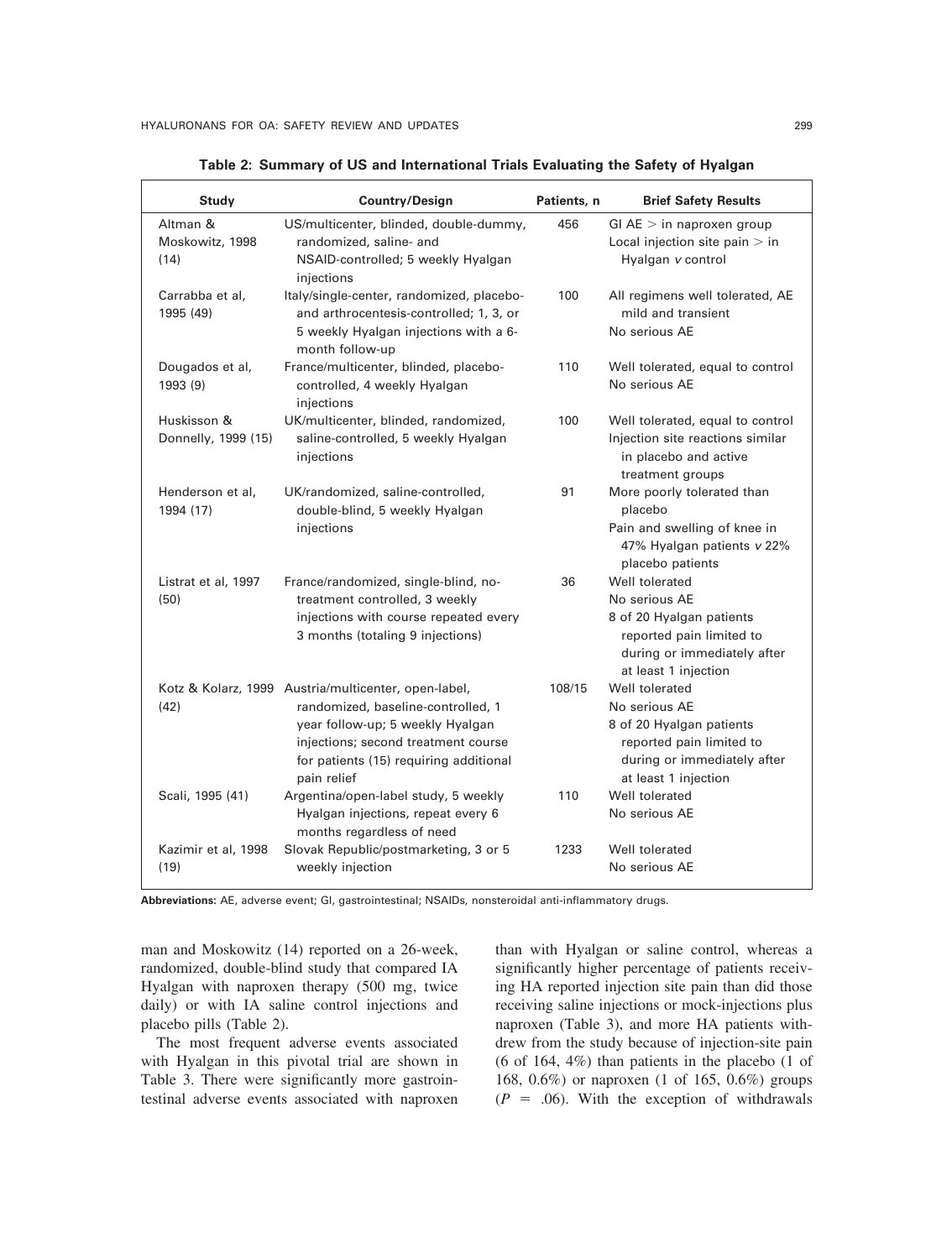| <b>Adverse Event</b>        | Hyalgan, $n$ $\%$ ) | Placebo, $n$ $\%$ ) | Naproxen, $n$ $\%$ |
|-----------------------------|---------------------|---------------------|--------------------|
| No. of patients randomized  | 164                 | 168                 | 163                |
| Gastrointestinal complaints | 48 (29)             | 59 (36)             | 68 (41)*           |
| Injection-site pain         | 38 (23) †           | 22(13)              | 14(9)              |
| Headache                    | 30(18)              | 29 (17)             | 17(10)             |
| Local skin reactions        | 23(14)              | 17 (10)             | 29(18)             |
| Local joint pain/swelling   | 21(13)              | 22(13)              | 10(6)              |
| Pruritus                    | 12(7)               | 7(4)                | 7(4)               |

**Table 3: Summary of Adverse Events in US Pivotal Trial of Hyalgan**

NOTE. Data from Altman and Moskowitz (14).

 $*P = .087$  *v* placebo;  $P = .031$  *v* Hyalgan.

 $\uparrow$ *P* < .01 *v* placebo.

because of gastrointestinal adverse events (statistically significant in the naproxen group), none of the subsequent analyses of covariates identified any difference between the groups based on withdrawn patients.

With the exception of 4 reports of severe knee swelling or effusion, 1 each in the placebo- and naproxen-treated patients, and 2 in patients receiving Hyalgan, the adverse events reported in the study were generally transient. No clinically significant laboratory findings were noted, nor were any drug interactions reported. A recent report of similar design conducted in the UK showed a similar safety and efficacy profile (15). Additional findings of excellent tolerability were obtained in a number of clinical trials, listed in Table 2. It should be noted that, in a single study involving 91 patients (17), Hyalgan was more poorly tolerated than placebo; pain and swelling of the knee was noted in 47% of patients treated with Hyalgan, compared with 22% of patients treated with saline injections (Table 2). This study also failed to establish the effectiveness of Hyalgan above that of the saline-treated group, although both groups significantly improved from baseline.

## *Hyalgan Safety and Tolerability: Postmarketing Surveillance*

*Product labeling.* Hyalgan has been marketed in Italy since 1987, and in 32 countries since then, with approximately 10 million injections given; the product has not been withdrawn from any country for reasons related to safety or to effectiveness (16). Postmarketing surveillance has indicated that most adverse events were related to local symptoms such as mild pain, swelling or effusion, and warmth or redness at the injection site. According to the current labeling, there have been 2 reports of anaphylactoid reactions and 3 cases of allergic reaction, which all resolved with discontinuation of treatment. In 1 of the cases of anaphylactoid reaction, the patient was treated with transfusion and crystalloids and recovered within minutes; information regarding the necessity of any medical treatment in the other cases is not available. Seven cases of fever were reported, of which 3 were associated with a local reaction; pyogenic arthritis was reportedly ruled out by results of cultures in these cases. These events resolved with discontinued use. One incident of hypotensive crisis was reported, which resolved, and treatment was continued (18).

*Clinical practice.* A published postmarketing study from the Slovak Republic evaluated data from a total of 1233 patients with knee OA who received a total of 5048 injections of Hyalgan (most received 3 or 5 injections) (19). Hyalgan was well tolerated in this population, with only 17 adverse events reported. These included local reaction to puncture (5), exudation in the articular space (6), local swelling (2), gastric discomfort (2), and allergic exanthema (1).

*Pseudogout.* Despite the excellent tolerability profile of Hyalgan shown in clinical trials and observed in clinical experience, there has been at least 1 published case study of a patient with calcium pyrophosphate dihydrate (CPPD) arthritis (pseudogout) presumably resulting from an IA injection of Hyalgan (20); 2 additional reports did not specify which HA product was used (21,22). These reactions are difficult to quantitate because they are spontaneous reports; however, they appear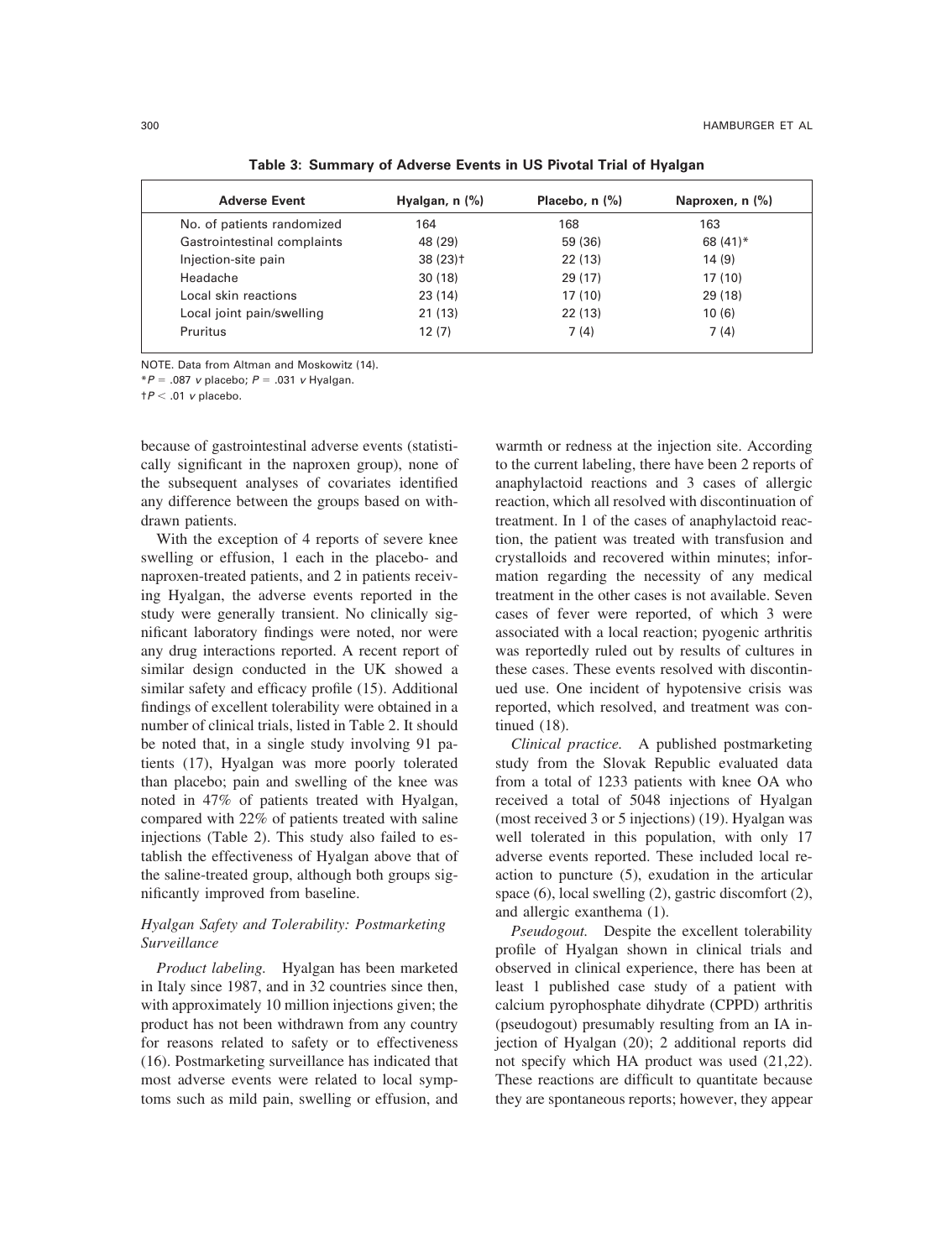| <b>Product</b> | <b>Adverse Event</b>                                                          | Reports, $n$ $\left(\% \right)$ |
|----------------|-------------------------------------------------------------------------------|---------------------------------|
| Hyalgan        |                                                                               |                                 |
|                | SAIR/possible SAIR*                                                           | 6/32(19)                        |
|                | Infection/possible infection                                                  | 5/32(16)                        |
|                | Allergic/urticaria/rash                                                       | 4/32(13)                        |
|                | Anaphylactoid reaction                                                        | 1/32(3)                         |
|                | Other (hypotension, tachycardia, chest pain, respiratory                      | 16/32(50)                       |
|                | failure, cellulitis [ankle], meniscus lesion, seizure,                        |                                 |
|                | pancytopenia, death due to fever and sepsis judged not<br>related to Hyalgan) |                                 |
| Synvisc        |                                                                               |                                 |
|                | SAIR/possible SAIR+                                                           | 26/67 (39)                      |
|                | Infection/possible infection                                                  | 21/67(31)                       |
|                | Allergic/urticaria/rash                                                       | 7/67(10)                        |
|                | Anaphylactoid reaction                                                        | 1/67(1)                         |
|                | Other (deep vein thrombosis; thrombocytopenia,                                | 12/67 (18)                      |
|                | pseudogout, empyema, myalgia, complaint, urinary                              |                                 |
|                | frequency, 1 death due to cardiovascular disease and                          |                                 |
|                | pneumonia, 2 deaths due to multiple injections of Synvisc/                    |                                 |
|                | lidocaine in one case with and one case without                               |                                 |
|                | corticosteroids; deaths judged not related to Synvisc                         |                                 |

# **Table 4: US FDA MAUDE (June 1998 to March 2002): Spontaneous Synvisc and Hyalgan Adverse Event Reports**

NOTE. Data from reference 37.

Reports, accessed from the US FDA MAUDE Database (37) by using the search words "Synvisc," "hylan," or "Hyalgan," were all voluntary and anecdotal in format, filed by health care professionals, distributor, or manufacturer. Only cases involving the indication of knee OA were considered. In some cases, the same case was reported more than once; these were counted as 1 case only. Assignment of adverse event category was based on author interpretation of the narratives and/or conclusion of the reporting party.

\*Possible SAIRs included cases that were either very poorly documented or did not have most of the characteristics of a SAIR. Four of the Hyalgan-associated cases were considered possible SAIRs because of the effusion or inflammatory response noted, but 3 were poorly documented with regard to the severity and/or characteristics of the event; 1 involved swollen ankle and tibia, contralateral to the injected knee.

†One event was considered a possible SAIR that involved swelling of entire leg, and 3 were either poorly documented or did not have most of the characteristics of a SAIR. In some of the cases considered to be SAIRs, the event was reported as possible infection but the characteristics of an SAIR were present and there were either no laboratory tests performed or the results of the laboratory tests were not reported.

to be rare given the total number of injections administered. They are characterized by severe inflammation of the knee with pain and loss of function, occurring between 5 and 48 hours after the injection. These reactions are characterized by the presence of CPPD crystals in the synovial fluid aspirate. The condition resolves within a few days after initiation of nonsteroidal anti-inflammatory drug therapy.

Additional postmarketing information regarding Hyalgan was accessed from the US FDA MAUDE database (Table 4), and is discussed in the section on US FDA MAUDE Database reports.

#### *Synvisc Safety and Tolerability: Clinical Trials*

Synvisc also has been shown to be safe and effective in numerous clinical trials. In 7 controlled or open-label clinical trials of Synvisc reported in support of premarket approval involving 511 patients and 1711 injections, 7% of patients (2.3% of injections) reported knee pain and/or swelling after injections (6,10-12,23). Ten of these patients required arthrocentesis and removal of joint effusion, 2 received IA steroids, and 2 received nonsteroidal anti-inflammatory drugs (1 of whom also received arthrocentesis). One patient was treated with ar-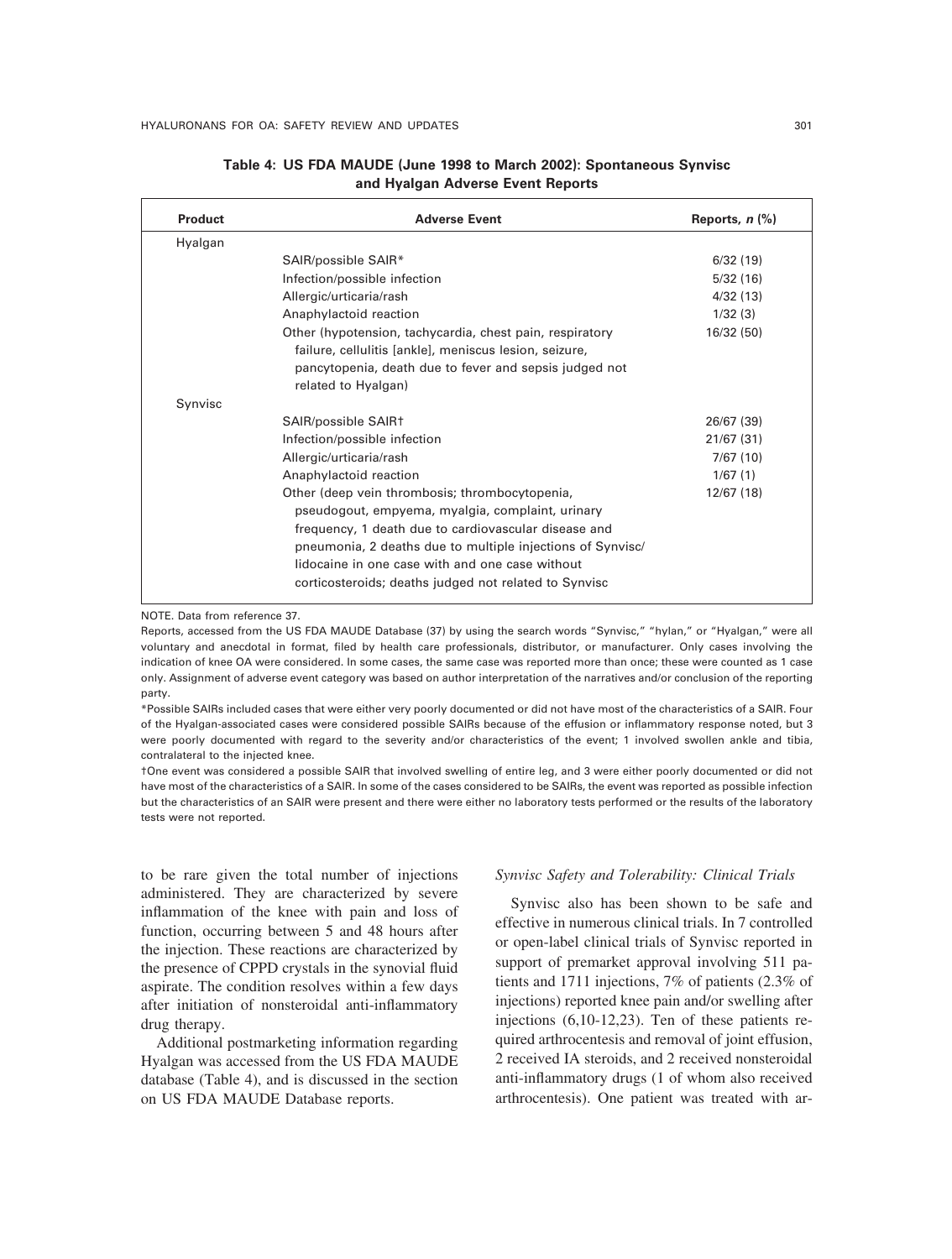| <b>Study</b>                                                                                   | <b>Country/Design</b>                                                                                                | Patients, n | <b>Brief Safety Results</b>                                                                                                                                          |
|------------------------------------------------------------------------------------------------|----------------------------------------------------------------------------------------------------------------------|-------------|----------------------------------------------------------------------------------------------------------------------------------------------------------------------|
| PMA study #1: Adams et al,<br>1993; Scale et al, 1994                                          | German/single-center, double-<br>blind, saline-controlled, 2 16-                                                     | 48          | No serious AE<br>1 local AE                                                                                                                                          |
| (10, 12, 23)<br>PMA study #2: Adams et al,                                                     | mg injections 14 days apart<br>German/single-center, double-                                                         | 30          | No serious AE                                                                                                                                                        |
| 1993; Scale et al, 1994<br>(10, 12, 23)                                                        | blind, saline-controlled, 3<br>weekly 16-mg injections                                                               |             | 1 local AE                                                                                                                                                           |
| PMA study #3: Adams et al,<br>1993 (10,23)                                                     | German/multicenter, double-<br>blind, 3 weekly 16-mg                                                                 | 110         | No serious AE<br>Only local AE                                                                                                                                       |
| PMA study #4: Adams et al,                                                                     | injections<br>German/open-label, 3 weekly                                                                            | 144         | No serious AE                                                                                                                                                        |
| 1993 (10,23)<br>PMA study #5 (23)                                                              | 16-mg injections<br>US/multicenter, double-blind,                                                                    | 94          | Only local AE<br>No significant differences in                                                                                                                       |
|                                                                                                | arthrocentesis-controlled, 3<br>weekly injections                                                                    |             | numbers or types of AE<br>between Synvisc and control                                                                                                                |
| PMA study #6: Adams et al,<br>1995 (11,23)                                                     | Canada/double-blind,<br>arthrocentesis-controlled, 3<br>weekly 16-mg injections $\pm$<br>concomitant NSAID therapy v | 102         | Transient local reaction in 3<br>patients after Synvisc resulting<br>in 1 withdrawal<br>Well tolerated                                                               |
| Wobig et al, 1999 (51) report<br>of results from 2 of 4 arms of<br>study in PMA submission (5) | NSAID alone<br>Germany/multicenter, double-<br>blind, 3 weekly 16-mg<br>injections v Artzal                          | 70          | No serious AE<br>2% AE v 1% AE for Artzal                                                                                                                            |
| Lussier et al, 1996 (13)                                                                       | Retrospective study of patients<br>treated by 5 Canadian<br>clinicians over 2.5 years                                | 336         | No systemic AE<br>3% generally mild and transient<br>local AE per injection; 7% per<br>joint; 8% AE per patient<br>Incidence of AE related to<br>injection technique |
| Puttick et al, 1995 (29)                                                                       | Canada/retrospective study of<br>patients treated by 3<br>rheumatologists                                            | 22          | 6 of 22 (27%) patients<br>experienced SAIRs                                                                                                                          |

**Table 5: Summary of US and International Trials Evaluating the Safety of Synvisc**

**Abbreviations:** AE, adverse events; NSAIDs, nonsteroidal anti-inflammatory drugs; PMA, premarketing approval application.

throscopy. In 3 controlled trials with a total of 112 patients receiving Synvisc and 110 patients receiving either saline injection or arthrocentesis, there was no significant difference in the number or type of adverse events between treatment groups. Additional clinical trials of Synvisc, summarized in Table 5, have reported good tolerability. No Synvisc-related serious adverse events were reported; local adverse reactions tended to be transient and mild.

# *Synvisc Safety and Tolerability: Postmarketing Surveillance*

*Product label.* Synvisc has been marketed in Canada and in Sweden since 1992 and 1995, respectively, and has been approved for marketing in the US since 1997. According to the most recent product information, the most common adverse events reported with Synvisc during postmarketing surveillance have been pain, swelling, and/or effusion in the injected knees (24). Although articular infections were not reported in any clinical trials, they have been reported rarely during clinical use (24). Adverse events that have been reported in clinical practice, but only rarely, include rash, hives, itching, fever, nausea, headache, dizziness, chills, muscle cramps, paresthesia, peripheral edema, malaise, respiratory difficulties, flushing, and facial swelling (24).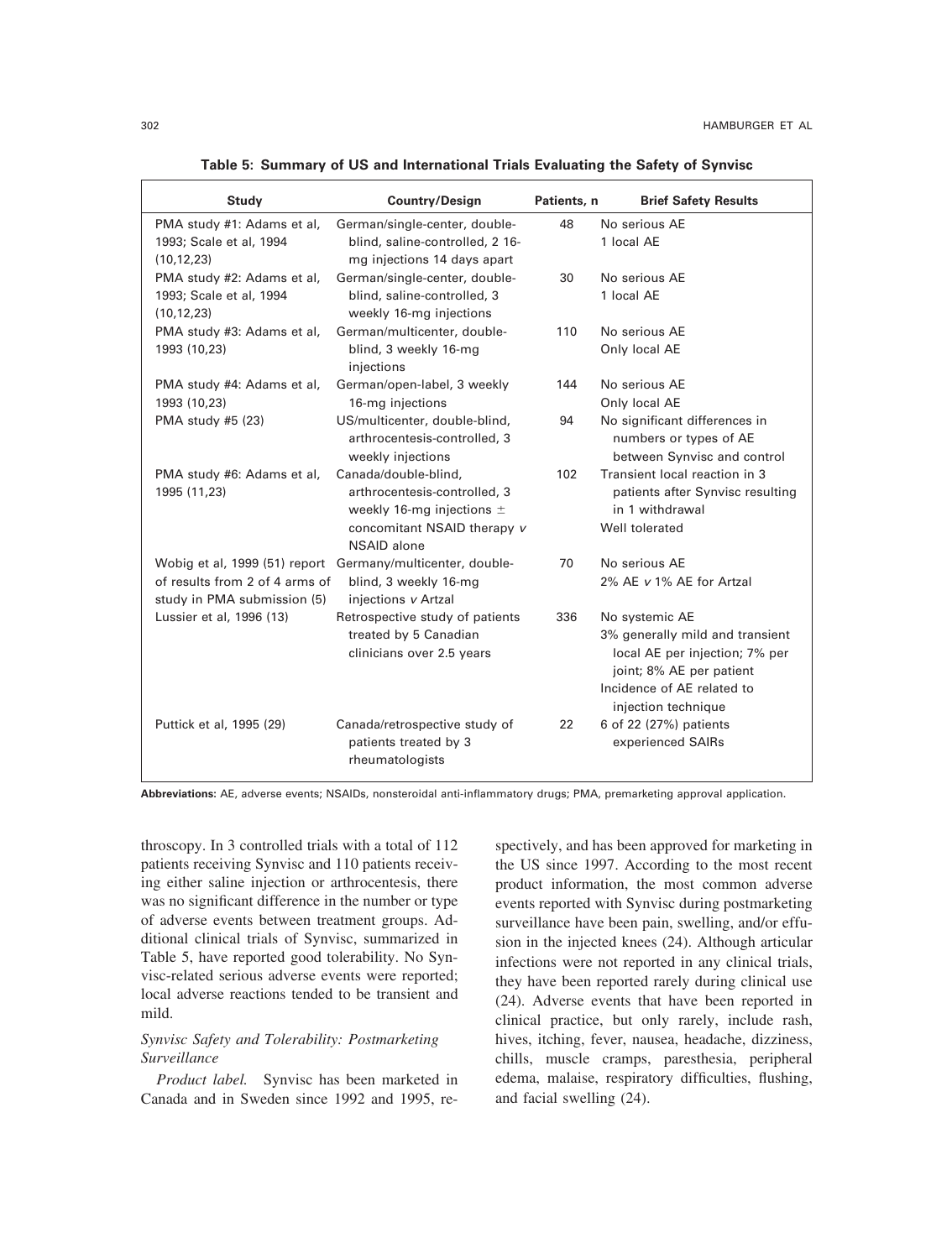*Clinical practice.* A retrospective study evaluating Synvisc administered as 1537 injections to 336 patients in clinical practice in Canada (13) also indicated an excellent tolerability profile. Local adverse events were noted in only 28 patients (32 knees), with an overall rate of 2.7% events per injection, 7.0% per joint, and 8.3% per patient. No systemic adverse events were reported; most adverse events were characterized by pain and/or swelling of the injected joint, and were generally mild and transient.

*Pseudogout.* There have been 3 published reports of pseudogout or synovitis apparently related to Synvisc injections (25-27); again, 2 additional reports did not specify which HA product was used (21,22).

The mechanisms underlying the development of CPPD arthritis after HA injection are not understood. More work is needed to investigate the basis for and the frequency of this adverse reaction. At present, it is advisable for clinicians using these products to consider pseudogout as a possible, although rare, adverse effect when administering IA HAs, especially in patients with CPPD on radiographs, and to advise patients accordingly.

*Severe acute inflammatory reactions.* Despite the excellent tolerability profile of Synvisc observed in clinical studies and in some reports from clinical practice, the recently updated labeling for this product reflects a growing number of cases of severe pain and cellular effusion after its injection (24). These reactions appear to be clearly distinct from the rare anaphylactoid or other reactions that have been observed after HA injections for both products or for IA injections in general. Moreover, they have not been associated with the CPPD crystal deposition or pseudogout. Clinically, it may be difficult to immediately differentiate a severe acute inflammatory reaction (SAIR; or pseudoseptic knee) to Synvisc from a septic knee without culture reports.

A growing number of published reports of SAIRs in patients receiving Synvisc injections have drawn attention to possible qualitative differences within the HA class (28-35). Puttick et al (29) was the first to document this reaction in a retrospective review of all patients with knee OA treated with Synvisc in a clinical practice setting; a total of 22 patients received 88 injections in 28 knees. These investigators found that, after Synvisc injection (multiple lots), 6 of 22 (27%) patients had SAIRs characterized by pain, warmth, and swelling, lasting up to 3 weeks. The investigators ruled out CPPD deposition and septic joint in all cases. Only 1 patient had radiographic evidence of chondrocalcinosis. In each case, the patient had tolerated between 1 and 4 injections before having a reaction, although the reactions occurred within 24 hours after an injection. The reactions resolved, but generally required intervention such as aspiration or corticosteroid injections and work-up for possible septic knee.

One of the patients experiencing an SAIR, who continued to receive injections despite progressive reactions (treatment was efficacious for pain relief), developed serum antibodies to hylan and chicken proteins. Interestingly, no such antibodies were found in the synovial fluid (29). The study did not report whether any of the other patients were similarly tested. The investigators could offer no explanation for the higher incidence of adverse reactions with Synvisc compared with clinical or previous retrospective studies (Table 5). These reactions were associated with more than 1 lot of Synvisc, ruling out batch contamination as a reason for the frequency of the reactions. It has been hypothesized that these events may result from misplacement of the injections or from blockage of the synovial outflow by the viscous substances (3), but none of these explanations explain the total lack of such reactions in saline control patients or in patients receiving Hyalgan in controlled clinical trials. This explanation also does not take into account the finding that the reaction tends to require multiple injections, or findings of the elicitation of hylan- or chicken protein–reactive antibodies in 1 patient (29). Instead, the characteristics of the reaction are suggestive of an immune-mediated mechanism.

A second report (28) described 10 similar cases in 8 patients who received Synvisc in a large orthopedic practice. In each of these cases, the reaction required more than 2 injections; in half of the patients, the reaction occurred after the first injection of a second course of treatment. Examination of synovial fluid from the inflamed knees showed significant immune cell infiltrates, prompting the investigators to postulate that the patients may have undergone immunologic sensitization; macrophages were seen, suggestive of a foreign body response (Fig 2).

Two publications (30,32), in addition to the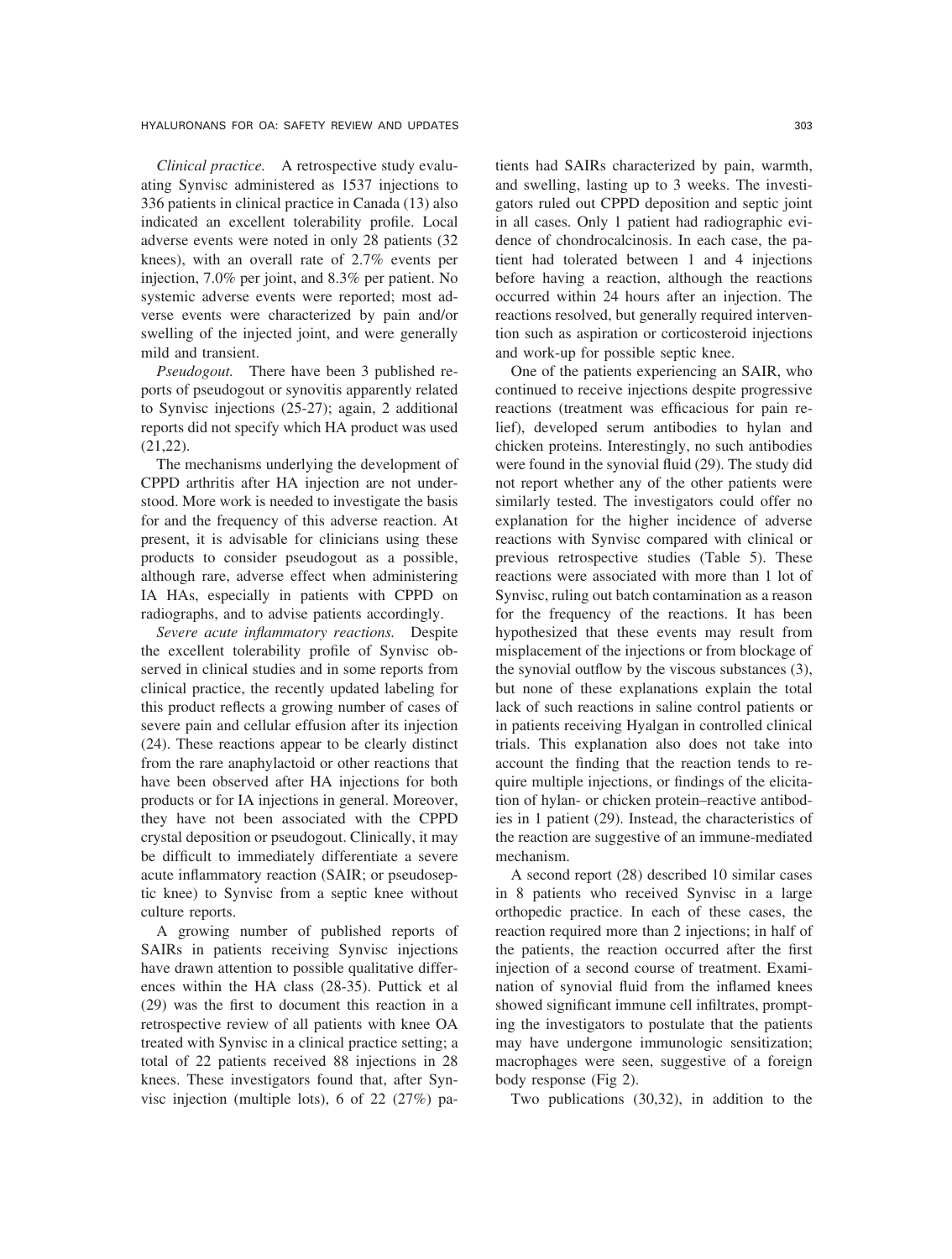SAIRs, reported 3 cases that also were characterized by fever, severe painful swelling of the knee, and immune cell infiltrate; at least 1 of these was considered by the physician to be a possible allergic response. Two case reports of bilateral symmetric SAIRs during Synvisc treatment also have provided further evidence that these represent a highly specific reaction to the product in susceptible individuals (31,33). Finally, 2 recent histologic studies showed granulomatous inflammatory reactions in patients experiencing SAIRs after receiving Synvisc injections (34,35). These periarticular and synovial reactions probably represent 1 manifestation of a continuum in the pathologic responses to Synvisc. Hylan used in dermatologic applications also has been reported to have similar reactions (36).

## *US FDA MAUDE Database Reports*

A summary of voluntary adverse event reports pertaining to Hyalgan and Synvisc made to the US FDA from June 1998 to March 2002 is shown in Table 4 (37). Spontaneous adverse event reporting is difficult to quantitate outside the controlled setting of clinical trials. These reports cannot be used to predict adverse event rates, and often lack sufficient details to clearly define the nature of the reaction clinically. However, these reports do provide a qualitative evaluation of the adverse events reported.

The database that follows the adverse events reported to the Center for Diagnostics and Radiological Health is known as the MAUDE Database. The MAUDE reports, filed by health professionals, distributors, or manufacturers, are consistent with the high proportion of published SAIRs associated with the use of Synvisc but not with Hyalgan. Based on the differential previously outlined for

SAIRs, there were 6 possible SAIRs reported with Hyalgan. Four of these cases were poorly documented and, therefore, could not definitively be characterized as an SAIR (eg, few or no details were provided regarding the severity, diagnostics performed, or characteristics of the event), and 1 was ruled out because the patient experienced ankle and tibial swelling, but not knee swelling. Of the 26 possible SAIRs in the Synvisc-treated patients, 22 appeared after a second or subsequent injection.

There were 2 reports of deaths in patients who had received multiple injections of Synvisc with lidocaine, but they were not considered related to Synvisc. Aside from these exceptional cases, other events for both products that occurred in more than 1 case were consistent with previously reported clinical and postmarketing findings; most frequently, these included infection and allergic reactions such as rash.

# *Hyalgan and Synvisc: Comparative Immunogenicity Studies*

The SAIRs, "described previously that appear to be associated with Synvisc but not Hyalgan, coupled with the antibodies found in the serum of a patient after an SAIR (29), suggest the possibility that the 2 products may differ in their immunogenicity. Theoretically, this could be based on the chemical modification used in the manufacture of Synvisc, because crosslinking is known to enhance or to modify immunogenicity of antigens (38). In the Premarketing Approval Summary of Safety and Efficacy report for Synvisc (23), although immunogenicity in rodents was reported as negative, repeated administration of Synvisc in primates induced serum antibodies to hylan or to chicken proteins in approximately one third of

™™™™™™™™™™™™™™™™™™™™™™™™™™™™™™™™™™™™™™™™™™™™™™™™™™™™™™™™™™™™™™™™™3 **Fig 2. Immunogenicity of Hyalgan and Synvisc in rabbits. (A) Anti-HA and (B) anti–chicken protein antisera titration curves measured at study termination (week 29) for rabbits immunized with crude rooster preparation, Synvisc, or Hyalgan. Shown are the titration curves from a single representative rabbit for each immunization group. Sera were obtained from a bleed performed at study termination (week 29) after rabbits received a course of 7 subcutaneous injections over 24 weeks. Enzyme-linked immunoadsorbent assays were performed with serially diluted antisera (1:10 to 1:610) by using chicken protein reduction prepared by treated a crude rooster comb preparation with sheep testes hyaluronidase; these were absorbed to 96-well plates. The data points represent the means of duplicate wells. Blanks were wells that did not receive antisera dilution. CRP, crude rooster preparation; OD, optical density.**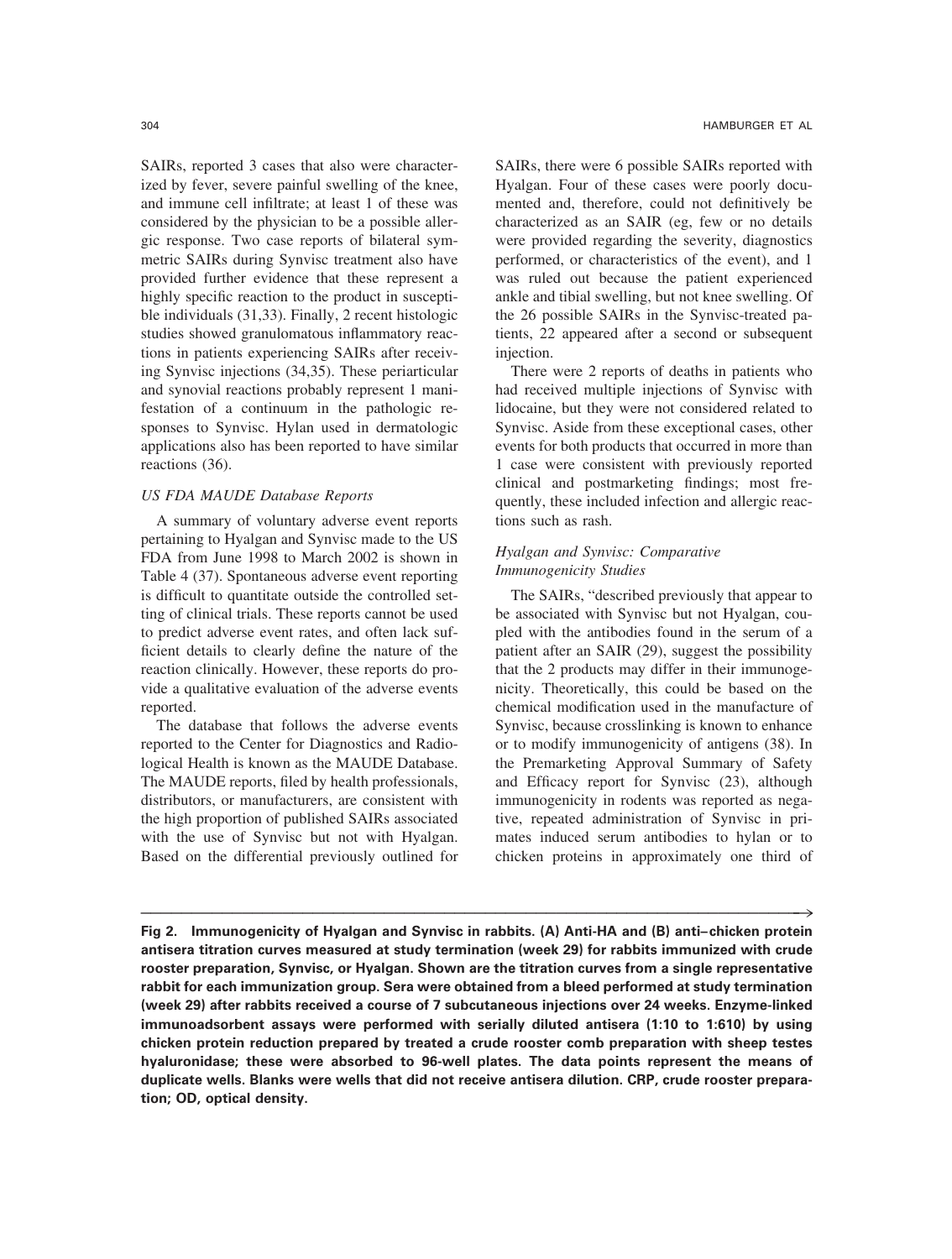

**Figure 2**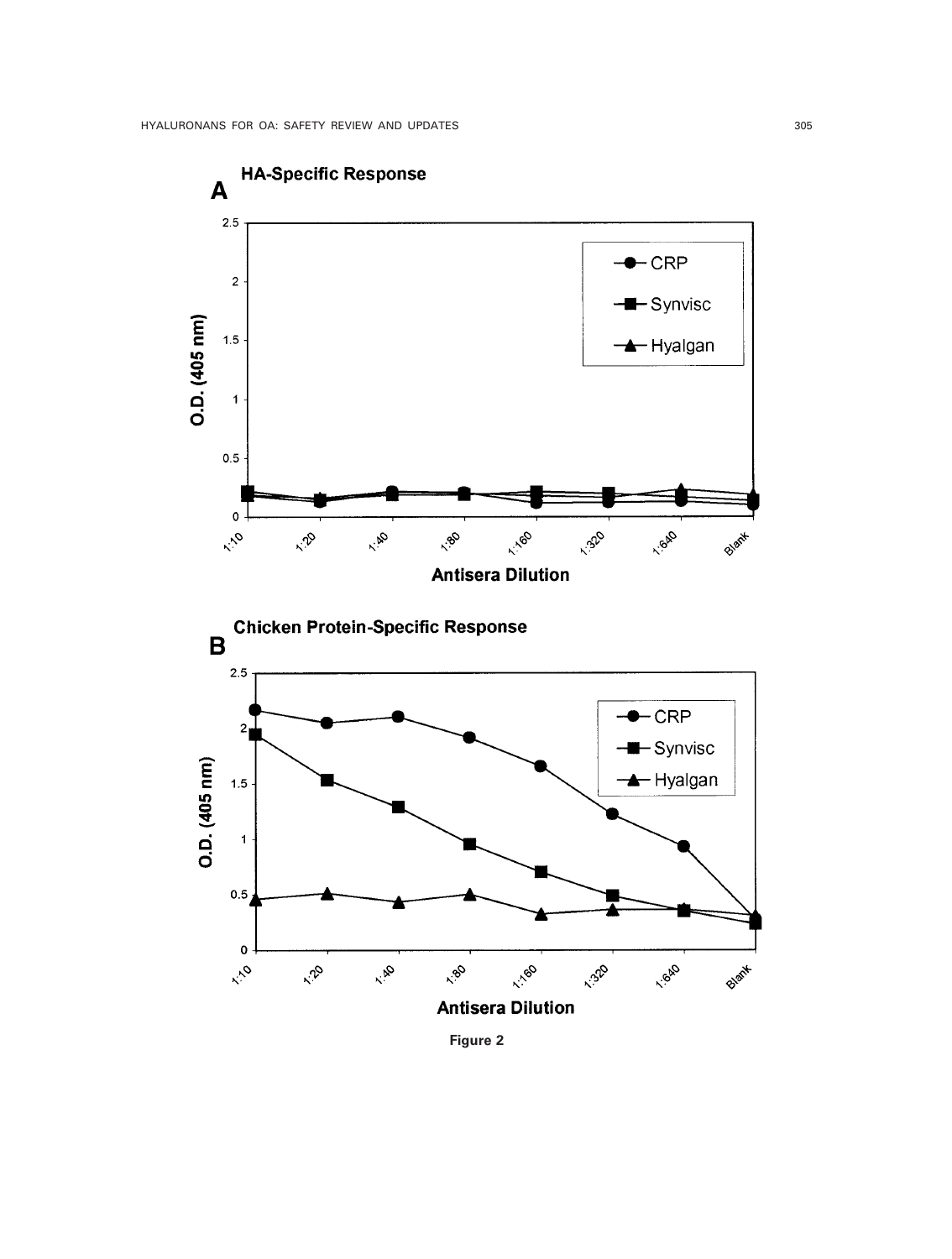animals tested (23). Long-term administration of Hyalgan to rats did not produce any evidence of induction of an antibody response (16), but no primate data were provided.

A recent study conducted in rabbits compared the immunogenicity of 2 finished products, Hyalgan and Synvisc, with that of a crude rooster comb extract (39). Four rabbits per group were immunized with Hyalgan, Synvisc, or the rooster comb preparation. None of the preparations elicited a significant antibody titer to HA when injected repeatedly. In contrast, crude rooster comb preparation– (4 of 4) and Synvisc- (3 of 4) immunized rabbits had detectable antibody titers to the chicken proteins contained within the crude rooster comb preparation. However, there were no chicken protein–specific titers observed in Hyalgan-treated rabbits. In an exploration of the biochemical basis for this immunologic finding, Western blot analysis of an HA-depleted sample of the crude rooster comb preparation indicated reactivity with a diffuse 6- to 8-kd band in blots developed by using either anti–crude rooster comb preparation or anti-Synvisc rabbit sera. No bands were detected by using sera from the Hyalgan-immunized rabbits. This biochemical finding is concordant with the evidence of nonimmunogenicity of Hyalgan as compared with Synvisc, and provides evidence of the nature of the qualitative difference between the 2 products (M.I.H., unpublished data). A recent report by Goomer et al (40) also has confirmed immunologic reactivity to hylan, in this case comparing the immune response to Synvisc with that to Supartz. In this study, guinea pigs responded to sensitization and subsequent challenge by Synvisc but not Supartz with active cutaneous anaphylactic and delayed type hypersensitivity reactions. Further work will be necessary to confirm whether these preclinical results are related to SAIRs in Synvisc-treated patients.

### *Safety of Repeated Treatment With HAs*

Until recently, the product inserts for both Hyalgan and Synvisc each stated that the safety of repeat treatment courses has not yet been established (18,24). However, 2 long-term studies evaluating repeat treatment courses of Hyalgan and longer-term efficacy have led to a recent change in regulatory status and labeling for this product. Scali (41) evaluated the safety and efficacy of a total of 5 treatment courses, repeated every 6

months for more than 25 months. No serious local or systemic effects were seen after these repeated cycles of Hyalgan treatment, nor did any patient's condition deteriorate during this treatment period.

More recently, Kotz and Kolarz (42) examined the safety and efficacy of a single course of Hyalgan, compared with placebo, during a 12-month period in patients with OA, as well as that of a repeat course of 5 injections in a small number of patients who initially responded but required additional pain relief between 4 and 9 months after the first treatment course. A single treatment course with Hyalgan provided significant pain relief even after a 12-month follow-up. A repeat treatment course was effective for relieving pain and was well tolerated; no unexpected safety findings were observed. A recent study also has shown no adverse events after repeat treatment cycles of Hyalgan in 53 patients with knee OA. Patients received up to 8 treatment cycles, separated by a mean of 11 months between cycles; the mean number of cycles was 3.8 per patient (43). These published findings are now reflected in the labeling for Hyalgan, which no longer includes the statement (unlike the 2 other approved HA products) in the Precautions section of the full prescribing information: "The safety and effectiveness of repeat treatment has not been evaluated" (18).

A literature search showed no prospective published controlled studies detailing the safety of repeat courses of Synvisc, although the retrospective study reported by Lussier et al (13) included patients who had received up to 4 courses of treatment in the same knee, and 5 courses overall. Despite no reported serious consequences in this postmarketing study, the most recent prescribing information states: "The safety and effectiveness of repeat courses of therapy have not been established" (24). The collective results obtained in the premarketing approval submission in primates, the published report of serum antibodies to hylan in a patient with a SAIR, the rabbit immunogenicity studies, and the numerous published reports of SAIRs and soft tissue granulomatous reactions, may call into question the advisability of repeat injections. Studies of the immunoreactivity profiles of Synvisc or Hyalgan in patients receiving repeat courses could support or refute the notion that the product-specific SAIRs are immunologically based.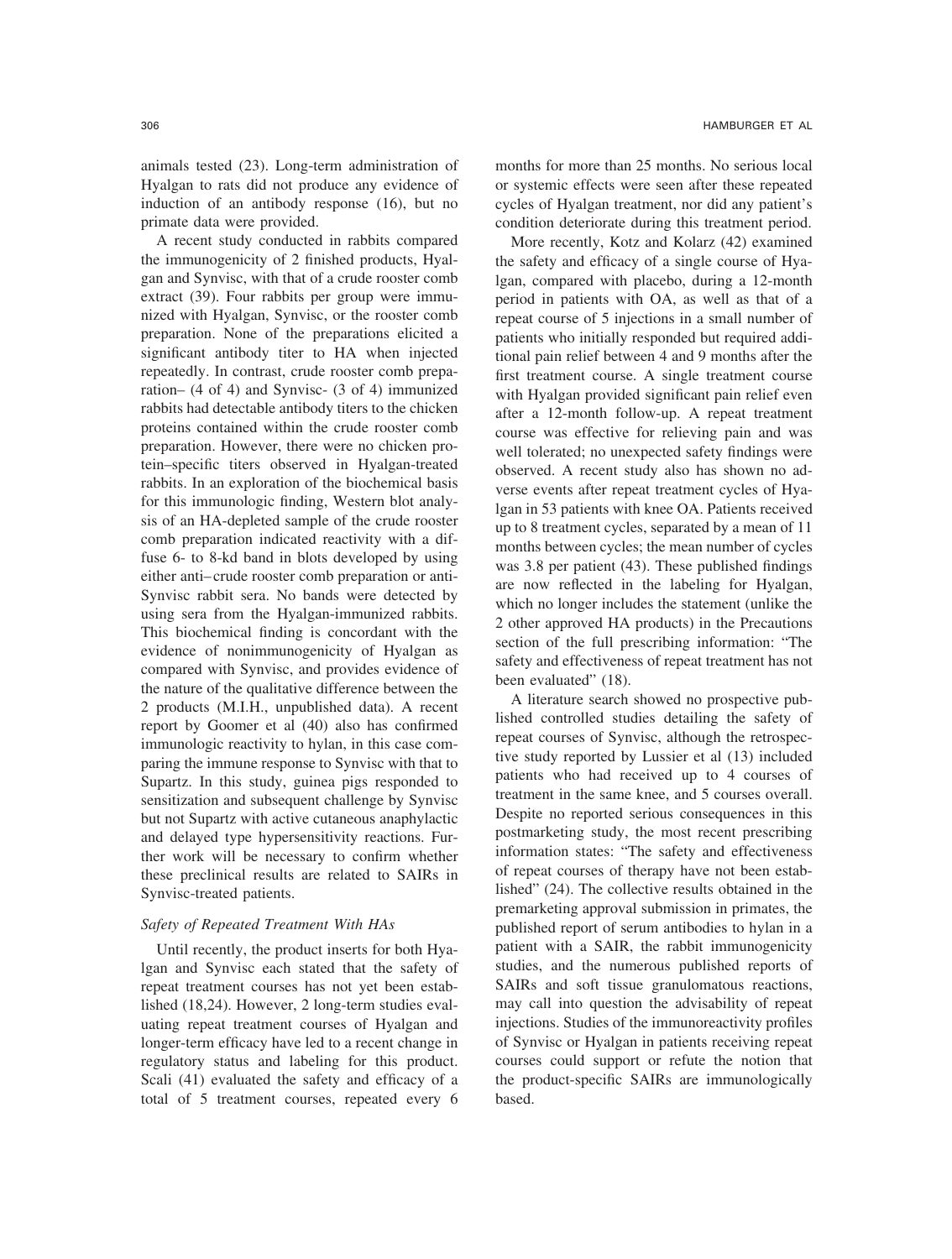#### *Supartz Safety and Tolerability: Clinical Trials*

Although Supartz, a nonchemically modified HA product of 620 to 1170 kd, has been only recently marketed within the US, and its safety and tolerability have been investigated in a number of clinical trials (44-46). Overall, reports from the literature indicate that Supartz, administered in a course of five 25-mg IA injections, is well tolerated, with no serious adverse events or laboratory abnormalities noted.

According to the posted US Premarketing Approval Application and labeling information for this product (47,48), of 619 patients who received at least 1 injection, 5 allergic reactions have been reported, all of which were classified as mild to moderate. No anaphylactic reactions were observed. The most common adverse events noted (occurring in  $>4\%$  of patients) were arthralgia, back pain, nonspecific pain, injection-site reaction, injection-site pain, and headache. Five allergic events occurred in patients receiving Supartz, which were classified as hay fever (2), reaction on face and neck, cutaneous reaction of forearms and knees, and an undefined mild allergy reaction. Additional postmarketing surveillance data in the US awaits future scrutiny as it accumulates.

## DISCUSSION AND RELEVANCE

Results from both controlled clinical trials and clinical practice indicate that HA therapy has a favorable safety and tolerability profile. Other reviews and published reports also have established its clinical efficacy. Thus, IA HA provides an excellent therapeutic alternative, especially in patients with pain isolated to, or predominantly affecting, the knee joint, or for patients in whom other oral or IA medications may be contraindicated. However, a review of the published literature and voluntary safety reports to the FDA indicate that 1 HA product, Synvisc, has been associated with a disproportionately high frequency of SAIRs. These reactions may occur at a very low frequency with other HA products, such as Hyalgan and Supartz, but to our knowledge, no such reports have been published to date. The preclinical and clinical data supporting a hylanspecific and not a HA-specific reaction also do not support this notion. Thus, a product-specific evaluation of safety profiles indicates that differences between the products exist and should be considered, especially when considering repeat treatment in patients that had a favorable response. Further work is needed to determine the basis for SAIRs that occur with an apparently higher frequency in patients receiving Synvisc, compared with Hyalgan or Supartz, as well as the possible subclinical reactions that might occur within a degenerative joint in response to injections of hylan.

## ACKNOWLEDGMENT

We thank the Product Information departments of Sanofi-Synthelabo, Inc (New York, NY), Fidia Pharmaceutical Corporation (Washington, DC), and Wyeth-Ayerst Pharmaceuticals (Philadelphia, PA) for providing postmarketing summary information.

#### REFERENCES

1. American College of Rheumatology Subcommittee on Osteoarthritis Guidelines. Recommendations for the medical management of osteoarthritis of the hip and knee. Arthritis Rheumatism 2000;43:1905-15.

2. Hardingham TE. Cartilage: Aggrecan-link protein-hyaluronan aggregates. (Glycoforum 2000). Available at: http://www. glycoforum.gr.jp/science/hyaluronan/HA05/HA05E.html. Accessed June 20, 2002.

3. Adams ME, Lussier AJ, Peyron JG. A risk-benefit assessment of injections of hyaluronan and its derivatives in the treatment of osteoarthritis of the knee. Drug Safety 2000;23: 115-30.

4. Balazs EA, Leschiner A, Leschiner A, Larsen N, Band P, inventors. Biomatrix Inc, assignee. Hylan preparation and method of recovery thereof from animal tissues. US Patent 5,099,013. November 16, 1990.

5. Allard S, O'Regan M. The role of elastoviscosity in the efficacy of viscosupplementation for osteoarthritis of the knee: a comparison of hylan G-F 20 and a lower-molecular-weight hyaluronan. Clin Ther 2000;22:792-5.

6. Wobig M, Dickhut A, Maier R, Vetter G. Viscosupplementation with hylan G-F 20: a 26-week controlled trial of efficacy and safety in the osteoarthritic knee. Clin Ther 1998; 20:410-23.

7. Aviad AD, Houpt JB. The molecular weight of therapeutic hyaluronan (sodium hyaluronate): how significant is it? J Rheumatol 1994;21:297-301.

8. Ghosh P, Guidolin D. Potential mechanism of action of intra-articular hyaluronan therapy in osteoarthritis: Are the effects molecular weight dependent. Sem Arthritis Rheum 2002;32:10-37.

9. Dougados M, Nguyen M, Listrat V, Amor B. High molecular weight sodium hyaluronate (hyalectin) in osteoarthritis of the knee: a 1 year placebo-controlled trial. Osteoarthritis Cartilage 1993;1:97-103.

10. Adams ME. An analysis of clinical studies of the use of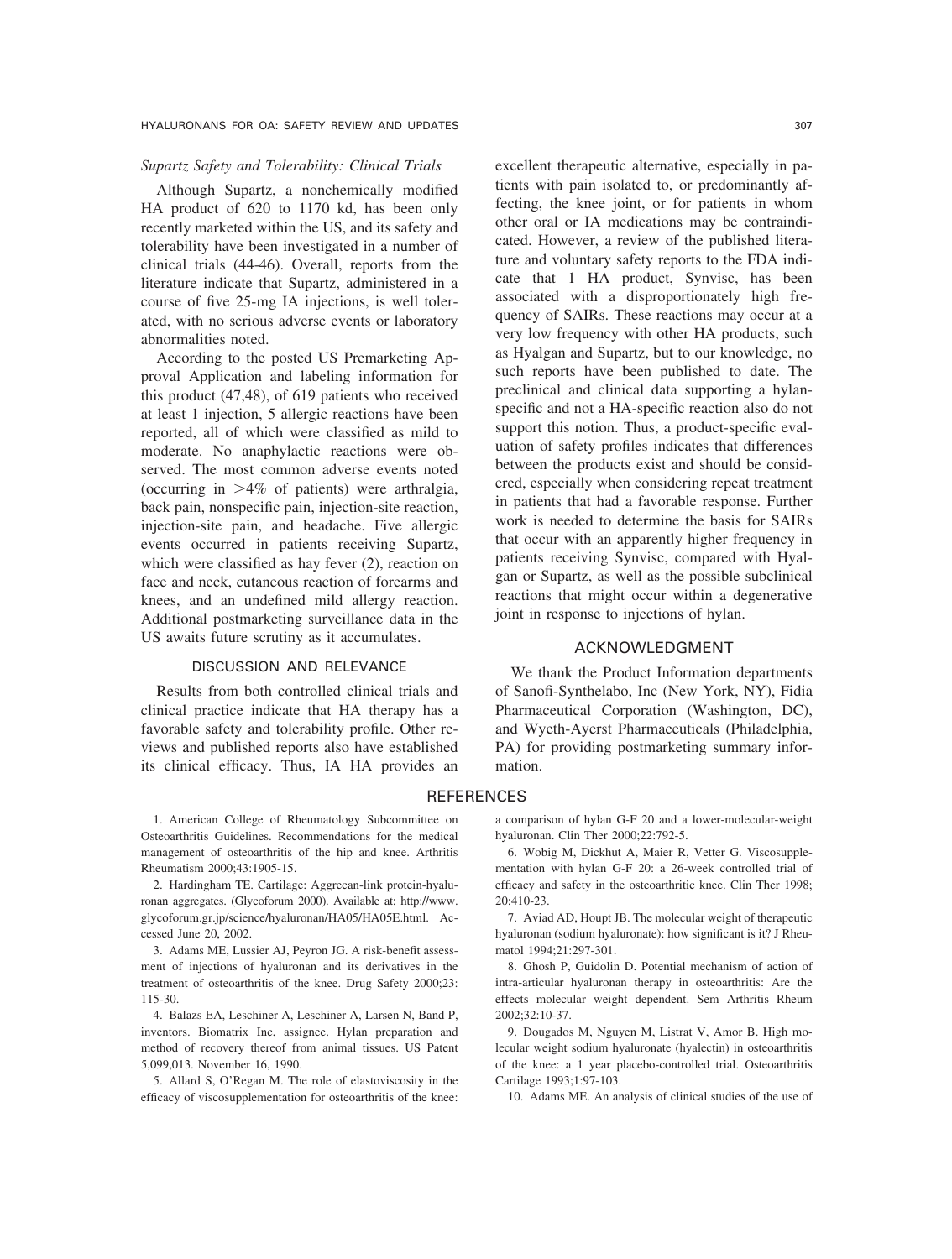crosslinked hyaluronan, hylan, in the treatment of osteoarthritis. J Rheumatol 1993;20(suppl 39):16-8.

11. Adams ME, Atkinson MA, Lussier AJ, Schultz JI, Siminovitch KA, Wade JP, et al. The role of viscosupplementation with hylan G-F 20 (Synvisc) in the treatment of osteoarthritis of the knee: a Canadian multicenter trial comparing hylan G-F 20 alone, hylan G-F 20 with nonsteroidal anti-inflammatory drugs (NSAIDs), and NSAIDs alone. Osteoarthritis Cartilage 1995;3: 213-26.

12. Scale D, Wobig M, Wolpert W. Viscosupplementation of osteoarthritis knees with hylan: a treatment schedule study. Curr Ther Res 1994;55:220-32.

13. Lussier A, Cividino AA, McFarlane CA, Olszynski WP, Potasher WJ, De Medicis R. Viscosupplementation with hylan for the treatment of osteoarthritis: findings from clinical practice in Canada. J Rheumatol 1996;23:1579-85.

14. Altman RD, Moskowitz R. Intraarticular sodium hyaluronate (Hyalgan) in the treatment of patients with osteoarthritis of the knee: a randomized clinical trial. J Rheumatol 1998; 25:2203-12.

15. Huskisson EC, Donnelly S. Hyaluronic acid in the treatment of osteoarthritis of the knee. Rheumatology 1999;38: 602-7.

16. Hyalgan Premarket Approval Application: Summary of Safety and Effectiveness. Available at: http://www.fda.gov/ cdrh/pdf/p950027.pdf. Accessed August 22, 2000.

17. Henderson EB, Smith EC, Pegley F, Blake DR. Intraarticular injections of 750 kD hyaluronan in the treatment of osteoarthritis: a randomised single centre double-blind placebocontrolled trial of 91 patients demonstrating lack of efficacy. Ann Rheum Dis 1994;53:529-34.

18. Hyalgan (prescribing information). New York, NY: Sanofi Pharmaceuticals, Inc; 2000.

19. Kazimír J, Simkanin P, Báncziová E, Cafiková G, Polláková K, Treskonová E. Hyalgan in the treatment of osteoarthritis. A postmarketing study, January - June 1998 (Slovak, Summary in English and German). Rehabilitácia 1998;31: 221-37.

20. Luzar MJ, Altawil B. Pseudogout following intraarticular injection of sodium hyaluronate. Arthritis Rheum 1998;41: 939-41.

21. Maillefert JF, Hirschhorn P, Pascaud F, Piroth C, Tavernier C. Acute attack of chondrocalcinosis after an intraarticular injection of hyaluronan. Rev Rhum 1997;10:593-4.

22. Maillefert JF, Tavernier C. Pyrophosphate arthritis after intraarticular injection of hyaluronan: comment on the article by Luzar and Altawil. Arthritis Rheum 1999;42:594.

23. Synvisc Premarket Approval Application: Summary of Safety and Effectiveness Data. Available at: http://www. fda.gov/cdrh/pdf/p940015.pdf. Accessed August 22, 2000.

24. Synvisc (prescribing information). Philadelphia, PA: Wyeth-Ayerst; 2000.

25. Disla E, Infante R, Fahmy A, Karten I, Cuppari GG. Recurrent acute calcium pyrophosphate dihydrate arthritis following intraarticular hyaluronate injection. Arthritis Rheum 1999;42:1302-3.

26. Ali Y, Weinstein M, Jokl P. Acute pseudogout following intra-articular injection of high molecular weight hyaluronic acid. Am J Med 1999;107:641-2.

27. Kroesen S, Schmid W, Theiler R. Induction of an acute attack of calcium pyrophosphate dihydrate arthritis by intraarticular injection of hylan G-F 20 (Synvisc). Clin Rheumatol 2000;19:147-9.

28. Pullman-Mooar S, Mooar P, Sieck M, Clayburne G, Schumacher Jr. HR. Are there distinctive inflammatory flares of synovitis after Hylan GF intraarticular injections? Arthritis Rheum 1999;42(suppl 9):S29.

29. Puttick MP, Wade JP, Chalmers A, Connell DG, Rangno KK. Acute local reactions after intraarticular hylan for osteoarthritis of the knee. J Rheumatol 1995;22:1311-4.

30. Allen E, Krohn K. Adverse reaction to hylan GF-20 (letter). J Rheumatol 2000;27:6.

31. Martens PB. Bilateral symmetric inflammatory reaction to hylan G-F 20 injection. Arthritis Rheum 2001;44:978-9.

32. Bernardeau C, Bucki B, Liote F. Acute arthritis after intra-articular hyaluronate injection: onset of effusions without crystal. Ann Rheum Dis 2001;60:518-20.

33. Rees JD, Wojtulewski JA. Systemic reaction to viscosupplementation for knee osteoarthritis. Rheumatology 2001; 40:1425-6.

34. Zardawi IM, Chan I. Synvisc perisynovitis. Pathology 2001;33:519-20.

35. Chen AL, Desai P, Adler EM, DiCesare PE. Granulomatous inflammation after hylan G-F 20 viscosupplementation of the knee. A report of six cases. J Bone Joint Surg 2002;84A: 1142-7.

36. Micheels P. Human anti-hyaluronic acid antibodies: is it possible? Dermatol Surg 2001;27:185-91.

37. US Food and Drug Administration MAUDE (Manufacture and User Facility Device Experience) Database. Available at: http://www.fda.gov/cdrh/databases.html. Accessed November 15, 2000 and April 30, 2002.

38. Harlow E, Lane D. Immunizations. In: Antibodies: A Laboratory Manual: 2000 Biosupplynet Source Book. Cold Spring Harbor, NY, Cold Spring Harbor Laboratory 1988; 129-31.

39. Bucher W, Otto T, Hamburger MI. Possible mechanism for product-specific severe adverse reactions? Differentiation of hyaluronate products by qualitative differences in their immunogenicity in rabbits. Arthritis Rheum 2002;46:2543-4.

40. Goomer RS, Maris T, Amiel D. Immunogenicity of hyaluronic acid products: comparison of Synvisc and Artz in guinea pigs (abstract). Presented at: International Cartilage Research Society (ICRS) 4th Symposium (Session 22, #3); June 14-18, 2002; Toronto, CA.

41. Scali JJ. Intra-articular hyaluronic acid in the treatment of osteoarthritis of the knee: a long-term study. Eur J Rheum Inflamm 1995;15:57-62.

42. Kotz R, Kolarz G. Intra-articular hyaluronic acid: duration of effect and results of repeated treatment cycles. Am J Orthop 1999;28(suppl 11):5-7.

43. Frizziero L, Reta M, Zizzi F, Piva S, Bologna LB, Terme A. Efficacy and safety of repeated treatment cycles of Hyalgan in knee osteoarthritis. Experience from the clinical practice. Presented at: American College of Rheumatology (ACR) 64th Annual Scientific Meeting; October-November 2, 2000; Philadelphia, PA.

44. Dahlberg L, Lohmander LS, Ryd L. Intraarticular injections of hyaluronan in patients with cartilage abnormalities and knee pain. Arthritis Rheum 1994;37:521-8.

45. Lohmander LS, Dalén N, Englund G, Hamalainen M, Jensen EM, Karlsson K, et al. Intra-articular hyaluronan injec-